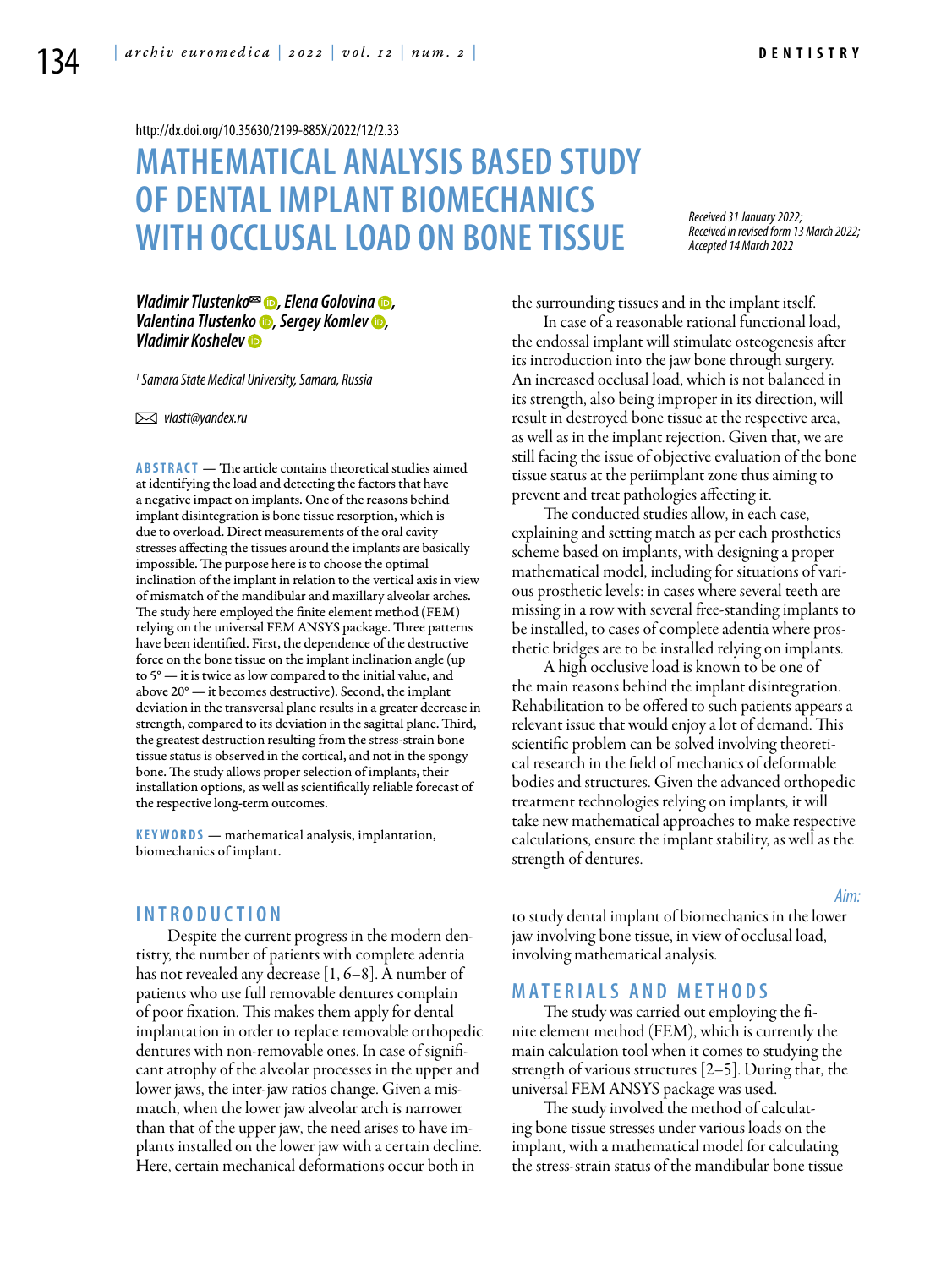designed, which was done subject to the generally accepted method. To identify the maximum loads that the implant works on the bone tissue, a volumetric model of the lower jaw was taken. The initial data were accepted as follows: the implant (titanium) — diameter D = 3 mm; elasticity modulus  $E = 1.1 \cdot 10^5 \,\text{MPa}$ ; Poisson ratio  $\mu = 0.3$ . Cortical bone tissue: E =  $1.35 \cdot 10^4$  MPa;  $\mu$  = 0.3; tensile strength qcort = 40 MPa. Spongy bone:  $E = 1.35 \cdot 10^3$  MPa;  $\mu = 0.3$ ; qlip = 20 MPa. In order to idealize the implant-bone system, isoparametric volumetric elements of a second-order tetrahedral shape with ten nodes (SOLID92) were used. The analysis of the stress-strain status, which corresponds to the specified scheme of the implant loading, allowed identifying 6 main internal decisive force factors: stress along the implant (vertical load); stress in the sagittal plane (horizontal load); stress in the transversal plane (horizontal load); stress from the bending moment in the sagittal plane, respectively; stress from the bending moment in the transversal plane, respectively; stress from the torque.

## **R ES U LTS A N D D ISC U SSI ON**

Nowadays, various prosthetics techniques involving the installation of dentures on implants are associated with bone resorption in the upper and lower jaw structures. A specific feature of resorption is the individual nature of load perception revealed by each patient, while it all depends on the type of the prosthetic biomechanical structures on implants.

Research focused on the stress-strain status shows that the destructive force is defined here as the lowest load at which equivalent stresses affecting the bone tissue reach the strength limit. The conducted studies allow, in each case, explaining and setting match as per each prosthetics scheme based on implants, with designing a proper mathematical model, including for situations of various prosthetic levels: in cases where several teeth are missing in a row with several freestanding implants to be installed, to cases of complete adentia where prosthetic bridges are to be installed relying on implants.

The mathematical analysis revealed that in case the implant deviation angle is  $0^\circ$ , there is only compression stress that occurs in the bone. It has no negative effect on the periimplant area tissues. When the implant deviates from the vertical axis, there is an additional bending moment that occurs at the spot where the implant is planted in the bone, i.e., the cervical area. The amount of additional stresses affecting the bone features a linear increase along with an increase in the implant inclination angle. The calculations allowed identifying the following pattern: in case there was no implant deviation from the vertical, the implant could

resist a vertical load of 200 N, while at an implant inclination angle of 5°, it would go down to 100 N (half the initial value); when the angle is 10° only 72.5 N could be resisted, i.e., the destructive vertical forces went on increasing. In case of an inclination ranging within 10°- 20°, the bone strength limit decreases proportionately to the increase in the implant inclination angle.

Beyond 20°, the tensile strength drops sharply, the implant being able to cope with a load of no more than 40 N. the degree of biomechanical risk, therefore, increases dramatically once the implant is tilted more than 10°, whereas after 20° it becomes destructive. The results of the calculations revealed another pattern. Comparing the implant inclination degree in the sagittal and transversal planes, reliable data were obtained showing that the implant deviation in the transversal plane will lead to a slightly greater decrease in strength than the deviation in the sagittal plane. (Fig.1, 2)

Moreover, the use of prostheses can lead, over time, to changes affecting the soft and bone tissue of the jaw supporting arches, which is due to the effect of loads from implants, also depending on the type of structures installed on them.

When the implant is tilted in the transversal plane, therefore, the degree of biomechanical risk is higher. In these cases, we would recommend plastic surgery of the alveolar process in order to increase it, so that further on the implant inclination degree could be reduced. Besides, there is certain interest in a comparative evaluation of the stress-strain status in the cortical and spongy bone.

We took the initial value of the most commonly seen implant inclination angle as equal to 10°. In case of the vertical force of 72.5 N applied in the transversal plane at the point where the implant contacts the cortical bone tissue, the stress is found to reach a strength limit of 40 MPa. The stresses in the spongy bone, however, are significantly below the destructive ones (20 MPa). A similar pattern was to be observed for the implant deviation in the longitudinal plane by an angle of 10°. The permissible destructive force, though, was slightly above in this case  $-81.8$  N in the cortical bone, while in the spongy bone it was 2 times as low. This means that there was a third pattern identified: the greatest destruction caused by the bone tissue stress-strain status in case of a deviated implant is to be observed in the cortical, and not in the spongy bone. This is in line with the clinical image of dental peri-implantitis obtained while following the respective dynamics. Bone resorption was found to begin in the cervical area of the installed implant. The overload first results in bone resorption with no inflammatory reaction reported, with a bone pocket developing, and then that is accompanied by the adjacent gum atrophy.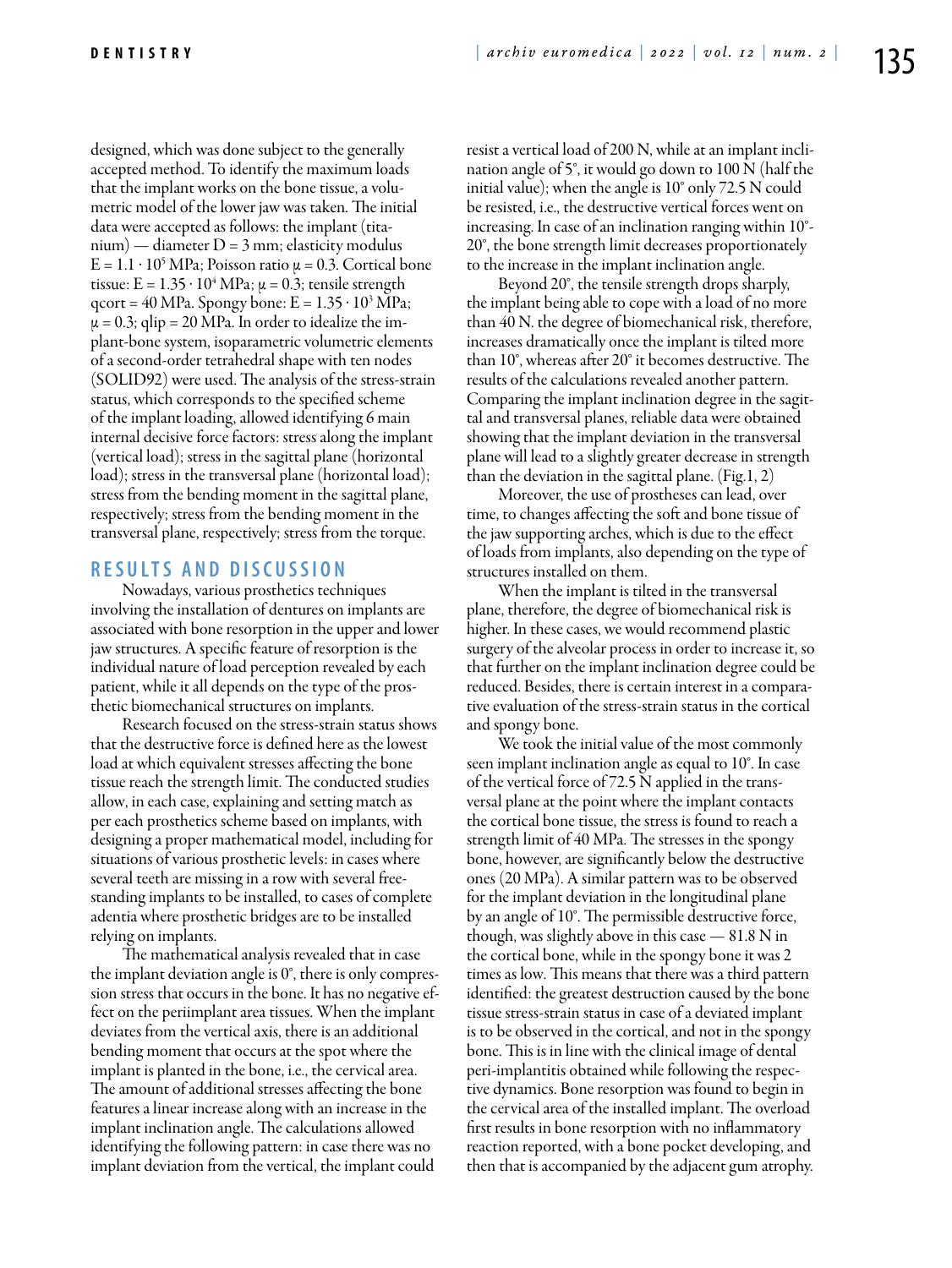

*Fig. 1. Dependence of the vertical destructive force on the implant deviation angle in the transverse plane*

PMP, H tt. 18  $12$ 100 Y, ù ż  $^{0}$ <sub>0</sub>  $\overline{25}$  $75$ 10  $12.5$  $13$  $17.5$ 20 22.5  $\overline{\mathbf{z}}$  $27.5$ в, град

*Fig. 2. Dependence of the vertical destructive force on the implant deviation angle in the longitudinal plane*

Further on, along with an increase in the load, the bone tissue destruction increases, the entire process progresses, with inflammation joining it.

The developed methodology employed for mathematical modeling and investigation of the bone tissue stress-strain status will allow forecasting the likelihood of bone resorption in the real time mode as well as for future periods, depending on the implant design and on the types of their installation when subjected to average loads.

# **C ON C L U SI ON**

The mathematical analysis method employed for the implant-bone system allowed identifying the dependence of the effect that the implant inclination angle has on the bone tissue stress-strain status. The degree of biomechanical risk increases dramatically once the implant deviates more than 10°, whereas in the event the angle goes above 20°, the effect becomes destructive. Besides, the implant deviation in the transversal plane leads to a greater decrease in strength than sagittal deviation, wile the greatest damage in case of a deviated implant is to be seen in the cortical and not in the spongy bone.

The modeling and research methods allow, beyond other, predicting possible injury to soft and bone tissues due to a mathematically designed calculation of both the number of implants to be installed and their size and structure. The proposed methods and theory employed to study the effect that implant load will have on soft and bone tissues based on mathematical modeling will serve the basis for further progress of methodologies of explanation and implantation in two stages, or, in some cases, offering the possibility of one-stage implantation.

This means that a clear understanding of the implant biomechanics would allow improving treatment scheme for each patient thus aiming to reduce the risk of functional issues as well as the implant failure.

### **R EFE R EN CES**

- 1. Malo P., de Araujo Nobre M., Lopes A., Moss S.M., MOLINA G.J. A longitudinal study of the survival of All-on-4 implants in the mandible with up to 10 Years of follow-up. Journal of the American Dental Association, 2011, vol.142, no.3, p.310–320. doi: 10.14219/jada.archive.2011.0170
- 2. Atik F., Atac M.S., Özkan A., Kilinc Y., Arslan M. Biomechanical analysis of titanium fixation plates and screws in mandibular angel fraktures. Niger J. Clin Pract. 2016; 19 (3): 386–390. https://doi. org/10.4103/1119-3077.179292.
- 3. Olesova V. N., Bronshteĭn D. A., Uzunjan N. A., Zaslavsky R. S., Lerner A. Ja., Shmatov K. V. Biomechanics of implant retained fixed prosthesis in patient with edentulous upper jaw. Stomatologiya. 2018;97(6):53–56. 10.17116/stomat20189706153
- SAFAROV M.T., TASHPULATOVA K.M., ASEMOVA S., VALIDJANOVA SH. Experience in applying mathematical modeling to predict the long-term effectiveness of prosthetics on dental implants. Medicine and innovation. 2021; 2: 95–98.
- 5. Kulakov A.A, Gvetadze R.Sh., Braĭlovskaia T.V., Khar'kova A.A., Dzikovitskaya L.S. Modern approaches to dental implants placement in deficient alveolar bone. Stomatologiya. 2017;96(1):43–45. 10.17116/stomat201796143-45
- 6. Bairikov I.M., Gaivoronskaya T.V., Dedikov D. Reconstruction of mandibular defects using individual vascularized autografts combined with Medica. 2021. Vol. 11. № 1. P. 147–159. https://doi. org/10.35630/2199-885X/2021/11/1.32
- 7. Tlustenko V.S., Tlustenko V.P., Golovina E.S. Comparative clinical and radiological assessment of acute and chronic peri-implant mucositis. Archiv